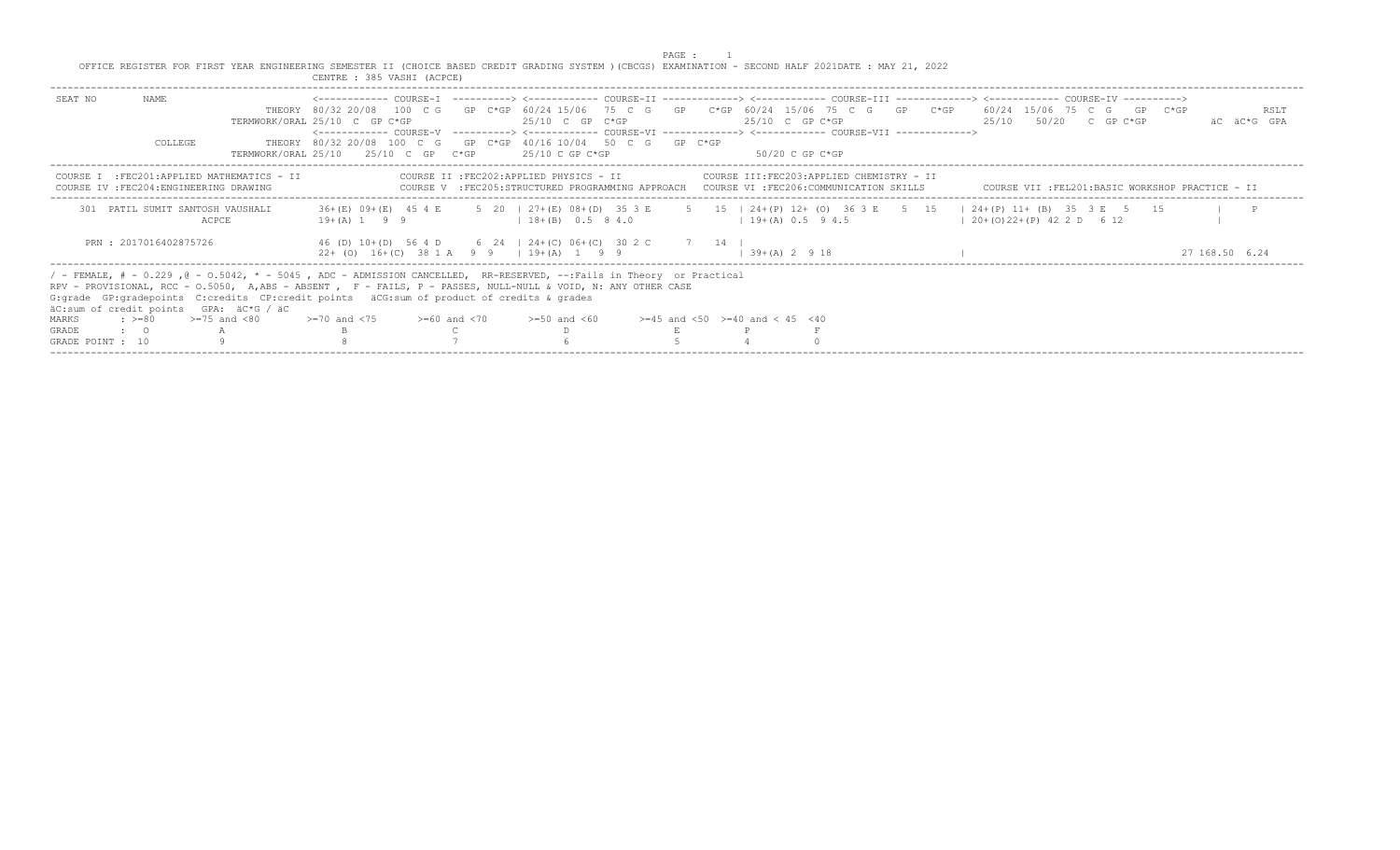|                  |                                         |                                                                                                                                                                                                                                                                                                                                                                                 |                                                                                                                                                      |  |                              | PAGE : |                                          |                                                                                                                                                                            |                        |                       |                                                 |
|------------------|-----------------------------------------|---------------------------------------------------------------------------------------------------------------------------------------------------------------------------------------------------------------------------------------------------------------------------------------------------------------------------------------------------------------------------------|------------------------------------------------------------------------------------------------------------------------------------------------------|--|------------------------------|--------|------------------------------------------|----------------------------------------------------------------------------------------------------------------------------------------------------------------------------|------------------------|-----------------------|-------------------------------------------------|
|                  |                                         | OFFICE REGISTER FOR FIRST YEAR ENGINEERING SEMESTER II (CHOICE BASED CREDIT GRADING SYSTEM ) (CBCGS) EXAMINATION - SECOND HALF 2021DATE : MAY 21, 2022                                                                                                                                                                                                                          | CENTRE : 428 VASHI (DMCE)                                                                                                                            |  |                              |        |                                          |                                                                                                                                                                            |                        |                       |                                                 |
| SEAT NO          | NAME                                    |                                                                                                                                                                                                                                                                                                                                                                                 | THEORY 80/32 20/08 100 C G GP C*GP 60/24 15/06 75 C G GP C*GP 60/24 15/06 75 C G GP C*GP 60/24 15/06 75 C G GP C*GP<br>TERMWORK/ORAL 25/10 C GP C*GP |  | $25/10$ C GP C*GP            |        | $25/10$ C GP C*GP                        | <------------ COURSE-V ----------> <------------ COURSE-VI -------------> <------------ COURSE-VII ------------->                                                          |                        | 25/10 50/20 C GP C*GP | RSLT<br>AC AC*G GPA                             |
|                  | COLLEGE                                 |                                                                                                                                                                                                                                                                                                                                                                                 | THEORY 80/32 20/08 100 C G GP C*GP 40/16 10/04 50 C G GP C*GP<br>$TERMWORK/ORAL$ 25/10 $25/10$ C GP $C*GP$                                           |  | 25/10 C GP C*GP              |        |                                          | -50/20 C GP C*GP                                                                                                                                                           |                        |                       |                                                 |
|                  | COURSE IV : FEC204: ENGINEERING DRAWING | COURSE I : FEC201: APPLIED MATHEMATICS - II                                                                                                                                                                                                                                                                                                                                     |                                                                                                                                                      |  |                              |        |                                          | COURSE II :FEC202:APPLIED PHYSICS - II COURSE III:FEC203:APPLIED CHEMISTRY - II<br>COURSE V :FEC205:STRUCTURED PROGRAMMING APPROACH COURSE VI :FEC206:COMMUNICATION SKILLS |                        |                       | COURSE VII :FEL201:BASIC WORKSHOP PRACTICE - II |
|                  | 302 / PATIL SHRUTI DILIP VISHAKHA       | DMCE                                                                                                                                                                                                                                                                                                                                                                            | $13+(D)$ 1 6 6                                                                                                                                       |  | $1 \t19 + (A) \t0.5 \t9 4.5$ |        | $(21 + (0) 0.5 10 5.0$                   | 39+(E) 12+(C) 51 4 D 6 24   26+(P) 10+(C) 36 3 E 5 15   25+(P) 12+ (O) 37 3 E 5 15   31+(D) 06+ (P) 37 3 E 5 15                                                            | $14+(D)21(P)352E$ 5 10 |                       |                                                 |
|                  | PRN: 2018016401455757                   |                                                                                                                                                                                                                                                                                                                                                                                 | $32+(P)$ 09+(E) 41 4 P 4 16   27+(C) 07+(B) 34 2 C 7 14  <br>18+ (B) 22+(0) 40 1 0 10 10   18+(B) 1 8 8                                              |  |                              |        | $(45 + (0) 2 10 20)$                     |                                                                                                                                                                            |                        |                       | 27 162 50 6.02                                  |
|                  |                                         | / - FEMALE, # - 0.229, @ - 0.5042, * - 5045, ADC - ADMISSION CANCELLED, RR-RESERVED, --:Fails in Theory or Practical<br>RPV - PROVISIONAL, RCC - 0.5050, A, ABS - ABSENT, F - FAILS, P - PASSES, NULL-NULL & VOID, N: ANY OTHER CASE<br>G: grade GP: gradepoints C: credits CP: credit points äCG: sum of product of credits & grades<br>äC:sum of credit points GPA: äC*G / äC |                                                                                                                                                      |  |                              |        |                                          |                                                                                                                                                                            |                        |                       |                                                 |
| MARKS            | $\div$ >=80 >=75 and <80                |                                                                                                                                                                                                                                                                                                                                                                                 | $>=70$ and $<75$ $>=60$ and $<70$ $>=50$ and $<60$                                                                                                   |  |                              |        | $>=45$ and $<50$ $>=40$ and $< 45$ $<40$ |                                                                                                                                                                            |                        |                       |                                                 |
| <b>GRADE</b>     | $\cdot$ $\cdot$ 0                       |                                                                                                                                                                                                                                                                                                                                                                                 |                                                                                                                                                      |  |                              |        |                                          |                                                                                                                                                                            |                        |                       |                                                 |
| GRADE POINT : 10 |                                         |                                                                                                                                                                                                                                                                                                                                                                                 |                                                                                                                                                      |  |                              |        |                                          |                                                                                                                                                                            |                        |                       |                                                 |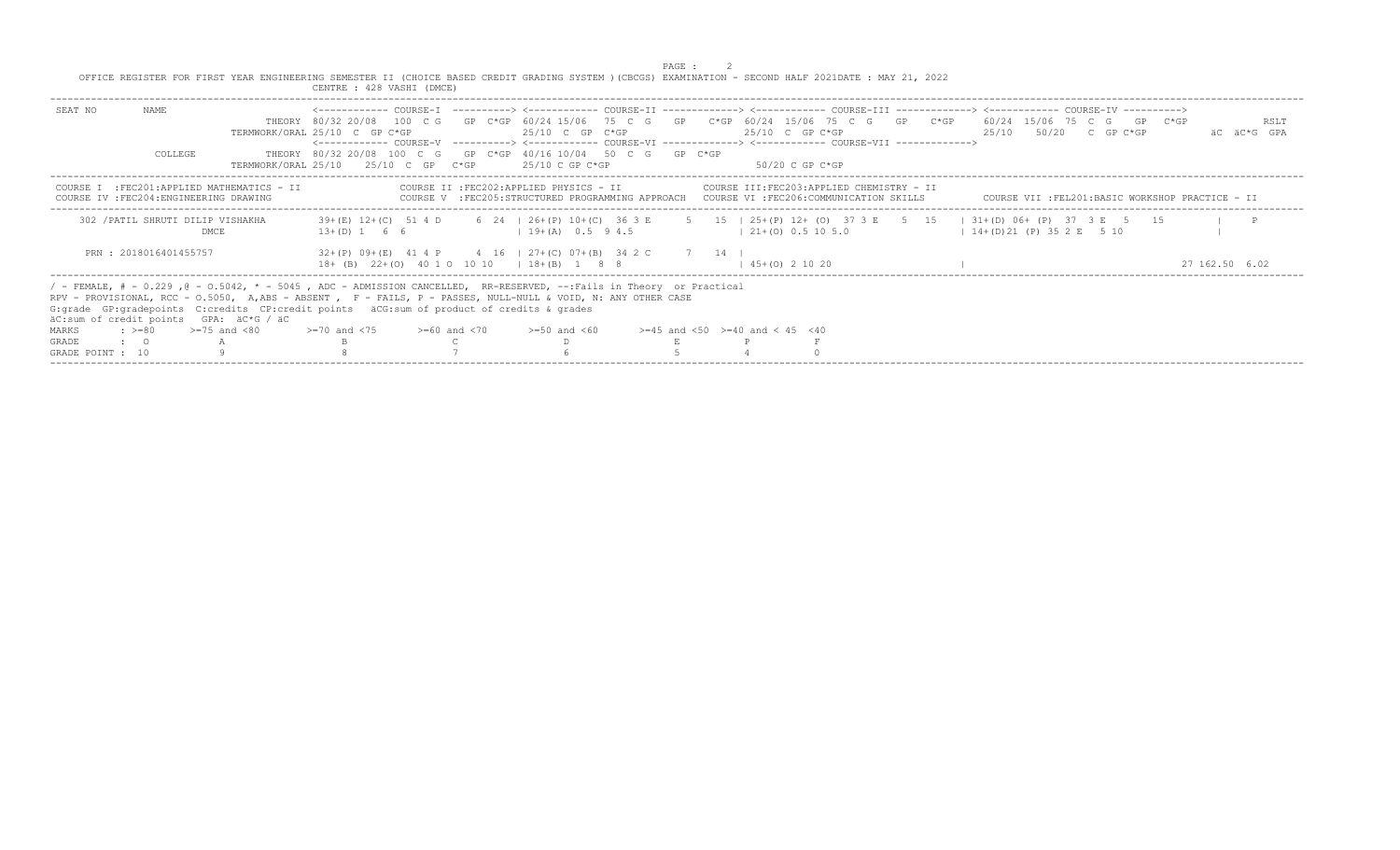|                  |           |                                                                                                                                                                                                                                                                                                                                                                                 |                                                                                                                                                      |  |                                                                                                          | PAGE : |                                                                                                                                                                            |  |                           |                                                 |                     |
|------------------|-----------|---------------------------------------------------------------------------------------------------------------------------------------------------------------------------------------------------------------------------------------------------------------------------------------------------------------------------------------------------------------------------------|------------------------------------------------------------------------------------------------------------------------------------------------------|--|----------------------------------------------------------------------------------------------------------|--------|----------------------------------------------------------------------------------------------------------------------------------------------------------------------------|--|---------------------------|-------------------------------------------------|---------------------|
|                  |           | OFFICE REGISTER FOR FIRST YEAR ENGINEERING SEMESTER II (CHOICE BASED CREDIT GRADING SYSTEM ) (CBCGS) EXAMINATION - SECOND HALF 2021DATE : MAY 21, 2022                                                                                                                                                                                                                          | CENTRE : 443 RATNAGIRI (FAMT)                                                                                                                        |  |                                                                                                          |        |                                                                                                                                                                            |  |                           |                                                 |                     |
| SEAT NO          | NAME      |                                                                                                                                                                                                                                                                                                                                                                                 | THEORY 80/32 20/08 100 C G GP C*GP 60/24 15/06 75 C G GP C*GP 60/24 15/06 75 C G GP C*GP 60/24 15/06 75 C G GP C*GP<br>TERMWORK/ORAL 25/10 C GP C*GP |  | $25/10$ C GP C*GP                                                                                        |        | 25/10 C GP C*GP<br><------------ COURSE-V ----------> <------------ COURSE-VI -------------> <------------ COURSE-VII ------------->                                       |  | $25/10$ $50/20$ C GP C*GP |                                                 | RSLT<br>AC AC*G GPA |
|                  | COLLEGE   |                                                                                                                                                                                                                                                                                                                                                                                 | THEORY 80/32 20/08 100 C G GP C*GP 40/16 10/04 50 C G GP C*GP<br>$TERMWORK/ORAL$ 25/10 $25/10$ C GP $C*GP$                                           |  | 25/10 C GP C*GP                                                                                          |        | 50/20 C GP C*GP                                                                                                                                                            |  |                           |                                                 |                     |
| COURSE T         |           | :FEC201:APPLIED MATHEMATICS - II<br>COURSE IV : FEC204: ENGINEERING DRAWING                                                                                                                                                                                                                                                                                                     |                                                                                                                                                      |  |                                                                                                          |        | COURSE II :FEC202:APPLIED PHYSICS - II COURSE III:FEC203:APPLIED CHEMISTRY - II<br>COURSE V :FEC205:STRUCTURED PROGRAMMING APPROACH COURSE VI :FEC206:COMMUNICATION SKILLS |  |                           | COURSE VII :FEL201:BASIC WORKSHOP PRACTICE - II |                     |
|                  |           | PIMPALKAR ADITYA VISHWAS MANAS<br>FAMT                                                                                                                                                                                                                                                                                                                                          | $13+(D)$ 1 6 6                                                                                                                                       |  | $1 \t17 + (C) \t0.5 \t7.3.5$                                                                             |        | 35+(P) 12+(C) 47 4 E 5 20   24+(P) 06+(P) 30 3 P 4 12   26+(P) 13+ (O) 39 3 D 6 18   16F(F) 06+ (P) -- ---- -- --<br>$1 \t19 + (A) \t0.5 \t9 4.5$                          |  | $128+(B)24+(E)422D612$    |                                                 |                     |
| PRN :            |           |                                                                                                                                                                                                                                                                                                                                                                                 |                                                                                                                                                      |  | 32E(P) 16+(O) 48 4 E 5 20   16+(P) 04+(P) 20 2 P 4 8  <br>$17+$ (C) $20+(0)$ 37 1 B 8 8   19 + (A) 1 9 9 |        | $1, 38 + (A)$ 2 9 18                                                                                                                                                       |  |                           |                                                 | $24$ 139 00 $-$     |
|                  |           | / - FEMALE, # - 0.229, @ - 0.5042, * - 5045, ADC - ADMISSION CANCELLED, RR-RESERVED, --:Fails in Theory or Practical<br>RPV - PROVISIONAL, RCC - 0.5050, A, ABS - ABSENT, F - FAILS, P - PASSES, NULL-NULL & VOID, N: ANY OTHER CASE<br>G: qrade GP: qradepoints C: credits CP: credit points äCG: sum of product of credits & qrades<br>äC:sum of credit points GPA: äC*G / äC |                                                                                                                                                      |  |                                                                                                          |        |                                                                                                                                                                            |  |                           |                                                 |                     |
| MARKS            |           | $\div$ >=80 >=75 and <80                                                                                                                                                                                                                                                                                                                                                        | $>=70$ and $<75$ $>=60$ and $<70$                                                                                                                    |  | $>=50$ and $<60$                                                                                         |        | $>=45$ and $<50$ $>=40$ and $< 45$ $<40$                                                                                                                                   |  |                           |                                                 |                     |
| <b>GRADE</b>     | $\cdot$ 0 |                                                                                                                                                                                                                                                                                                                                                                                 |                                                                                                                                                      |  |                                                                                                          |        |                                                                                                                                                                            |  |                           |                                                 |                     |
| GRADE POINT : 10 |           |                                                                                                                                                                                                                                                                                                                                                                                 |                                                                                                                                                      |  |                                                                                                          |        |                                                                                                                                                                            |  |                           |                                                 |                     |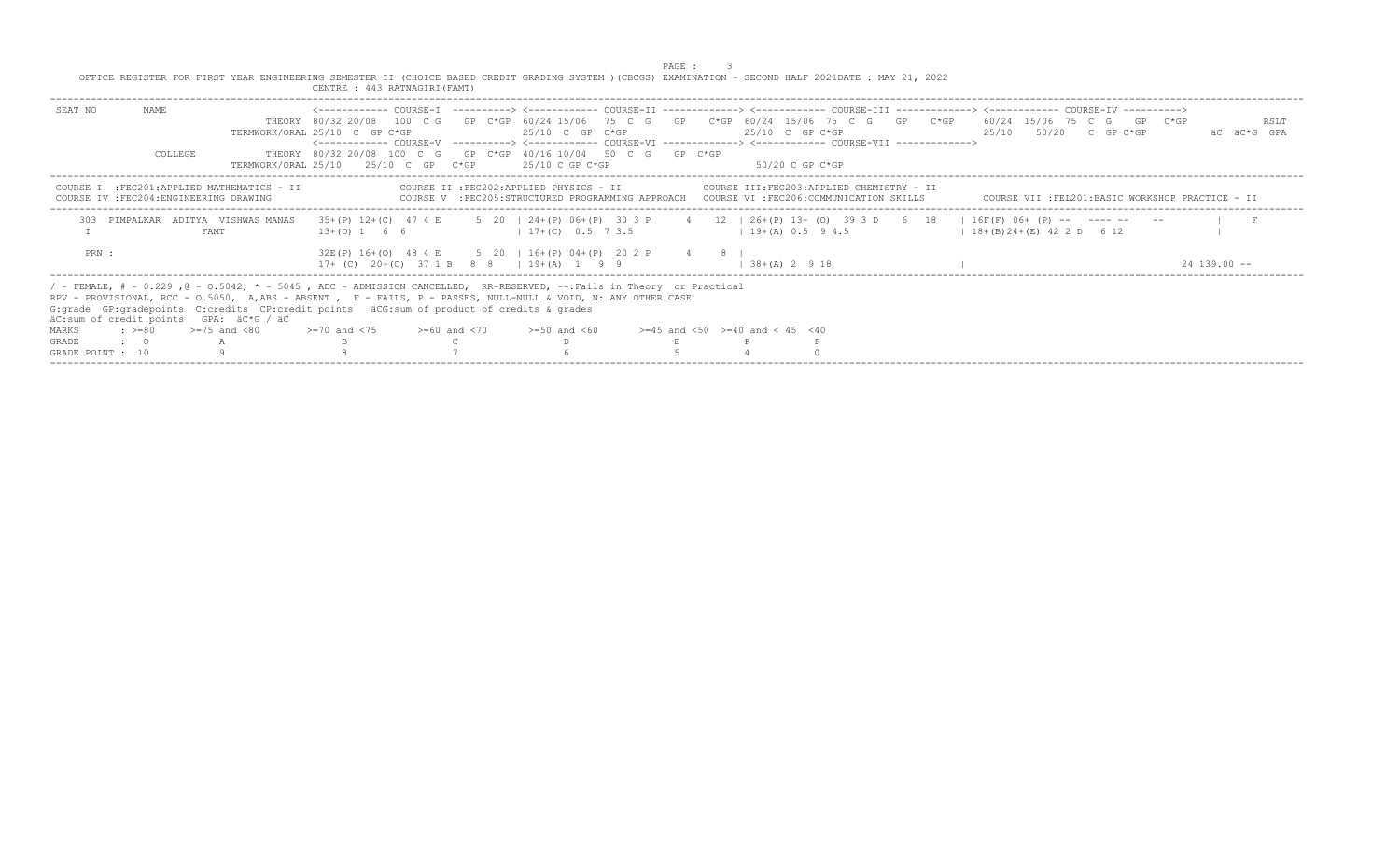| OFFICE REGISTER FOR FIRST YEAR ENGINEERING SEMESTER II (CHOICE BASED CREDIT GRADING SYSTEM ) (CBCGS) EXAMINATION - SECOND HALF 2021DATE : MAY 21, 2022                                                                                                                                                                                                                                                                            | CENTRE : 522 BANDRA (RIZVI)                         |                                                                                                                                        | PAGE :                                   |                                                  |                                                                                                                                                |                     |
|-----------------------------------------------------------------------------------------------------------------------------------------------------------------------------------------------------------------------------------------------------------------------------------------------------------------------------------------------------------------------------------------------------------------------------------|-----------------------------------------------------|----------------------------------------------------------------------------------------------------------------------------------------|------------------------------------------|--------------------------------------------------|------------------------------------------------------------------------------------------------------------------------------------------------|---------------------|
| NAMF.<br>SEAT NO                                                                                                                                                                                                                                                                                                                                                                                                                  | TERMWORK/ORAL 25/10 C GP C*GP                       | $25/10$ C GP C*GP<br><------------ COURSE-V ----------> <------------ COURSE-VI -------------> <------------ COURSE-VII -------------> |                                          | 25/10 C GP C*GP                                  | THEORY 80/32 20/08 100 C G GP C*GP 60/24 15/06 75 C G GP C*GP 60/24 15/06 75 C G GP C*GP 60/24 15/06 75 C G GP C*GP<br>25/10 50/20 C GP C*GP   | RSLT<br>äC äC*G GPA |
| COLLEGE                                                                                                                                                                                                                                                                                                                                                                                                                           | TERMWORK/ORAL 25/10 25/10 C GP C*GP 25/10 C GP C*GP | THEORY 80/32 20/08 100 C G GP C*GP 40/16 10/04 50 C G GP C*GP                                                                          |                                          | 50/20 C GP C*GP                                  |                                                                                                                                                |                     |
| COURSE I : FEC201: APPLIED MATHEMATICS - II<br>COURSE IV : FEC204: ENGINEERING DRAWING                                                                                                                                                                                                                                                                                                                                            |                                                     | COURSE II : FEC202: APPLIED PHYSICS - II<br>COURSE V :FEC205:STRUCTURED PROGRAMMING APPROACH COURSE VI :FEC206:COMMUNICATION SKILLS    |                                          | COURSE III:FEC203:APPLIED CHEMISTRY - II         | COURSE VII : FEL201: BASIC WORKSHOP PRACTICE - II                                                                                              |                     |
| 304 BORKAR PRANIT KAMALNAYAN VENUTAI<br>RIZVI                                                                                                                                                                                                                                                                                                                                                                                     |                                                     | $11+(P)$ 1 4 4 $(11+(P)$ 0.5 4 2.0                                                                                                     | $11+(P)$ 0.5 4 2.0                       |                                                  | $32+(P)$ 08+(P) 40 4 P 4 16   47+(A) 06+(P) 53 3 B 8 24   24+(P) 06+ (P) 30 3 P 4 12   16F(F) 06+ (P) -- ---- -- --<br>$11+(P)20+(P)312 P$ 4 8 |                     |
| PRN :                                                                                                                                                                                                                                                                                                                                                                                                                             | $10+$ (P) $10+(P)$ 20 1 P 4 4   $12+(E)$ 1 5 5      | 54+(C) 08+(P) 62 4 C 7 28   21+(D) 04+(P) 25 2 D 6 12                                                                                  | $122+(P) 248$                            |                                                  |                                                                                                                                                | $24$ 125 00 $-$     |
| 305 HALDER MAINAK MURARI RANI<br>RIZVI                                                                                                                                                                                                                                                                                                                                                                                            |                                                     | $11+(P)$ 1 4 4 $(11+(P)$ 0.5 4 2.0                                                                                                     |                                          | $(13+(D) 0.5 6 3.0$ $(16+(C)28+(D) 44 2 D 6 12)$ | A (F) $08+(P)$ -- ---- -- --   A(F) $06+(P)$ -- ---- --   A(F) $06+(P)$ -- ---- -- --   A(F) $06+(P)$ -- ---- -- --                            |                     |
| PRN :                                                                                                                                                                                                                                                                                                                                                                                                                             | 16+ (C) 15+ (C) 31 1 C 7 7   13+ (D) 1 6 6          | $32+(P)$ 08+(P) 40 4 P 4 16   18+(E) 05+(D) 23 2 E 5 10                                                                                | $1 \t35+(B) \t2 \t8 \t16$                |                                                  |                                                                                                                                                | $14, 76, 00 -$      |
| / - FEMALE, # - 0.229, @ - 0.5042, * - 5045, ADC - ADMISSION CANCELLED, RR-RESERVED, --:Fails in Theory or Practical<br>RPV - PROVISIONAL, RCC - 0.5050, A,ABS - ABSENT , F - FAILS, P - PASSES, NULL-NULL & VOID, N: ANY OTHER CASE<br>G: grade GP: gradepoints C: credits CP: credit points äCG: sum of product of credits & grades<br>äC:sum of credit points GPA: äC*G / äC<br>$\cdot$ $> = 80$<br>$>=75$ and $< 80$<br>MARKS | $>=70$ and $<75$ $>=60$ and $<70$                   | $>=50$ and $<60$                                                                                                                       | $>=45$ and $<50$ $>=40$ and $< 45$ $<40$ |                                                  |                                                                                                                                                |                     |
| GRADE<br>$\cdot$ 0 A<br>GRADE POINT : 10                                                                                                                                                                                                                                                                                                                                                                                          |                                                     |                                                                                                                                        |                                          |                                                  |                                                                                                                                                |                     |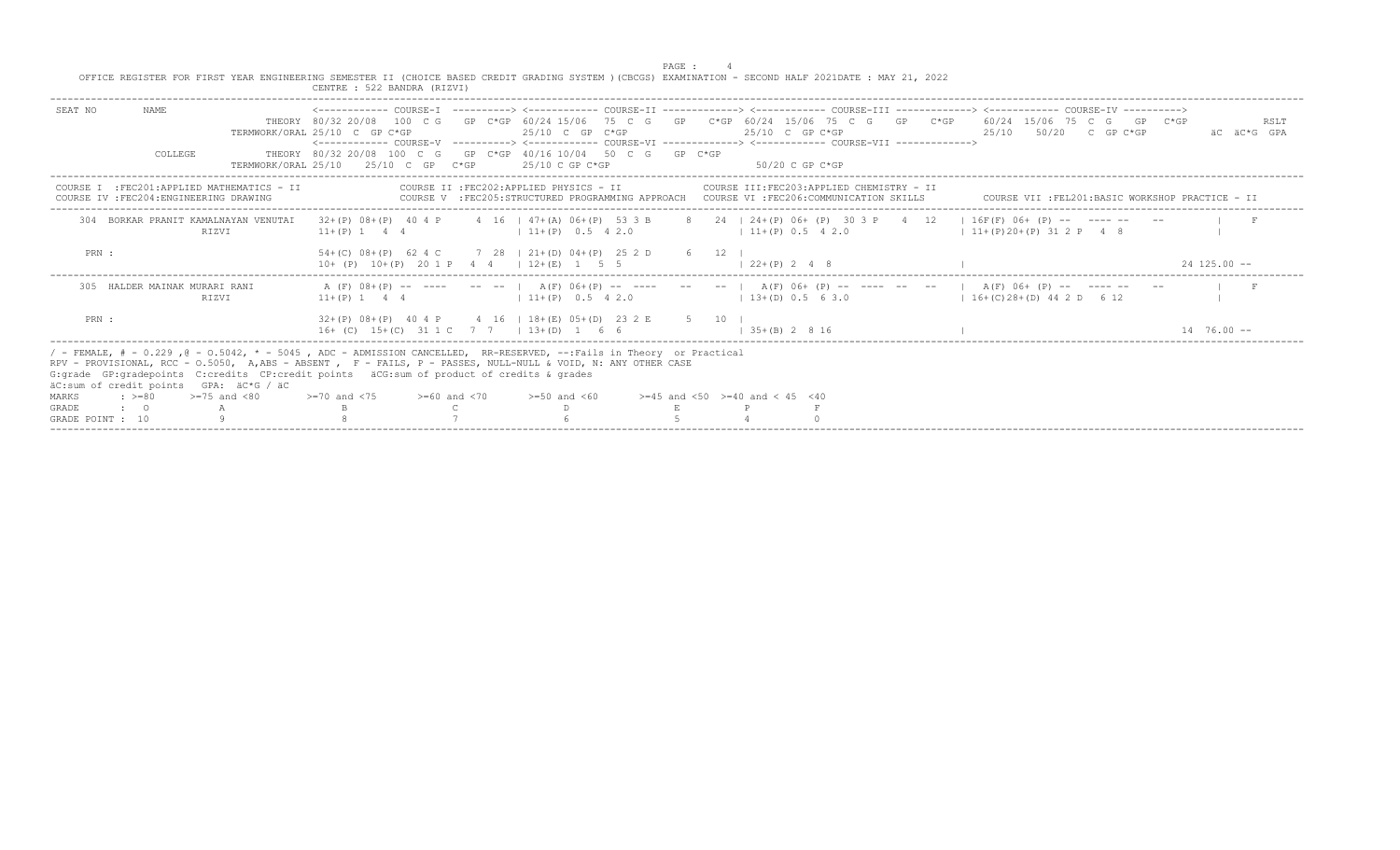PAGE : 5<br>OFFICE REGISTER FOR FIRST YEAR ENGINEERING SEMESTER II (CHOICE BASED CREDIT GRADING SYSTEM )(CBCGS) EXAMINATION - SECOND HALF 2021DATE : MAY 21, 2022 CENTRE : 524 ANDHERI (MCTCE)

| NAME.<br>SEAT NO                                  |                                                                                                                                                                                                                                                                                                                                       |                                                                                                                                       |  |                                          |                                                                                         |      |                                          |  |  |                           |  |                                                 |             |
|---------------------------------------------------|---------------------------------------------------------------------------------------------------------------------------------------------------------------------------------------------------------------------------------------------------------------------------------------------------------------------------------------|---------------------------------------------------------------------------------------------------------------------------------------|--|------------------------------------------|-----------------------------------------------------------------------------------------|------|------------------------------------------|--|--|---------------------------|--|-------------------------------------------------|-------------|
|                                                   |                                                                                                                                                                                                                                                                                                                                       | THEORY 80/32 20/08 100 C G GP C*GP 60/24 15/06 75 C G GP C*GP 60/24 15/06 75 C G GP C*GP 60/24 15/06 75 C G GP C*GP                   |  |                                          |                                                                                         |      |                                          |  |  |                           |  |                                                 | RSLT        |
|                                                   |                                                                                                                                                                                                                                                                                                                                       | TERMWORK/ORAL 25/10 C GP C*GP                                                                                                         |  | $25/10$ C GP C*GP                        |                                                                                         |      | 25/10 C GP C*GP                          |  |  | $25/10$ $50/20$ C GP C*GP |  |                                                 | AC AC*G GPA |
|                                                   |                                                                                                                                                                                                                                                                                                                                       | <------------ COURSE-V -----------> <----------- COURSE-VI -------------> <------------ COURSE-VII ------------->                     |  |                                          |                                                                                         |      |                                          |  |  |                           |  |                                                 |             |
| COLLEGE                                           |                                                                                                                                                                                                                                                                                                                                       | THEORY 80/32 20/08 100 C G GP C*GP 40/16 10/04 50 C G GP C*GP                                                                         |  |                                          |                                                                                         |      |                                          |  |  |                           |  |                                                 |             |
|                                                   |                                                                                                                                                                                                                                                                                                                                       | TERMWORK/ORAL 25/10 25/10 C GP C*GP                                                                                                   |  | 25/10 C GP C*GP                          |                                                                                         |      | $50/20$ C GP C*GP                        |  |  |                           |  |                                                 |             |
| COURSE<br>COURSE IV : FEC204: ENGINEERING DRAWING | :FEC201:APPLIED MATHEMATICS - II                                                                                                                                                                                                                                                                                                      |                                                                                                                                       |  | COURSE II : FEC202: APPLIED PHYSICS - II | COURSE V :FEC205:STRUCTURED PROGRAMMING APPROACH COURSE VI :FEC206:COMMUNICATION SKILLS |      | COURSE III:FEC203:APPLIED CHEMISTRY - II |  |  |                           |  | COURSE VII :FEL201:BASIC WORKSHOP PRACTICE - II |             |
| 306 LONDHE RAJ SHAHAJI VAISHALI                   | MCTCE                                                                                                                                                                                                                                                                                                                                 | 45 (D) 09+ (E) 54 4 D 6 24   32+ (D) 09+ (C) 41 3 D 6 18   27+ (E) 08+ (D) 35 3 E 5 15   27 (E) 06+ (P) 33 3 P 4 12<br>$10+(P)$ 1 4 4 |  | $1\ 10+(P)$ 0.5 4 2.0                    |                                                                                         |      | $11+ (P) 0.5 4 2.0$                      |  |  | $13+(D)26+(D)392D612$     |  |                                                 |             |
| PRN: 2017016402623126                             |                                                                                                                                                                                                                                                                                                                                       | 32+(P) 14+(B) 46 4 E 5 20 1 17+(P) 06+(C) 23 2 E<br>$10+ (P) 16+(C) 261 D 66 114+(D) 1 66$                                            |  |                                          |                                                                                         | 5 10 | $1, 22+(P)$ 2 4 8                        |  |  |                           |  | 27 139.00 5.1                                   |             |
| äC:sum of credit points GPA: äC*G / äC            | / - FEMALE, # - 0.229, @ - 0.5042, * - 5045, ADC - ADMISSION CANCELLED, RR-RESERVED, --:Fails in Theory or Practical<br>RPV - PROVISIONAL, RCC - 0.5050, A,ABS - ABSENT , F - FAILS, P - PASSES, NULL-NULL & VOID, N: ANY OTHER CASE<br>G: qrade GP: qradepoints C: credits CP: credit points äCG: sum of product of credits & qrades |                                                                                                                                       |  |                                          |                                                                                         |      |                                          |  |  |                           |  |                                                 |             |
| MARKS                                             | $\div$ >=80 >=75 and <80                                                                                                                                                                                                                                                                                                              | $>=70$ and $<75$ $>=60$ and $<70$                                                                                                     |  | $>=50$ and $<60$                         |                                                                                         |      | $>=45$ and $<50$ $>=40$ and $< 45$ $<40$ |  |  |                           |  |                                                 |             |
| GRADE<br>$\cdot$ $\cdot$ 0                        |                                                                                                                                                                                                                                                                                                                                       |                                                                                                                                       |  |                                          |                                                                                         |      |                                          |  |  |                           |  |                                                 |             |
| GRADE POINT : 10                                  |                                                                                                                                                                                                                                                                                                                                       |                                                                                                                                       |  |                                          |                                                                                         |      |                                          |  |  |                           |  |                                                 |             |
|                                                   |                                                                                                                                                                                                                                                                                                                                       |                                                                                                                                       |  |                                          |                                                                                         |      |                                          |  |  |                           |  |                                                 |             |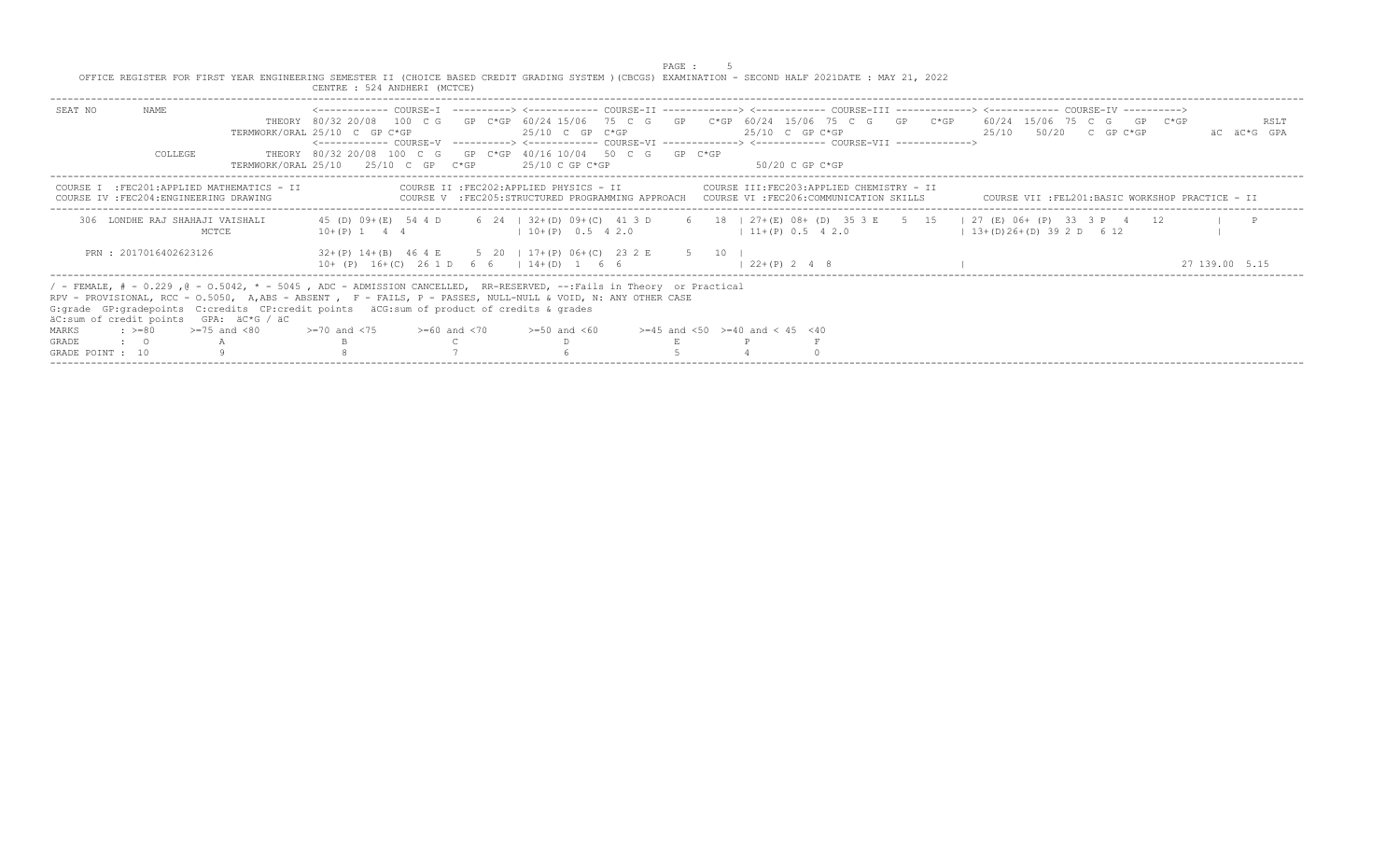PAGE : 6<br>OFFICE REGISTER FOR FIRST YEAR ENGINEERING SEMESTER II (CHOICE BASED CREDIT GRADING SYSTEM )(CBCGS) EXAMINATION - SECOND HALF 2021DATE : MAY 21, 2022

|                                                                                                                                | CENTRE : 534 WADALA (VIT)                                                                                                                                                                                                                                                                                                                                                                      |                                                                                                                                                                                                |                     |
|--------------------------------------------------------------------------------------------------------------------------------|------------------------------------------------------------------------------------------------------------------------------------------------------------------------------------------------------------------------------------------------------------------------------------------------------------------------------------------------------------------------------------------------|------------------------------------------------------------------------------------------------------------------------------------------------------------------------------------------------|---------------------|
| SEAT NO<br>NAME<br>COLLEGE                                                                                                     | TERMWORK/ORAL 25/10 C GP C*GP<br>$25/10$ C GP C*GP<br><------------ COURSE-V ----------> <------------ COURSE-VT -------------> <------------- COURSE-VTT -------------><br>THEORY 80/32 20/08 100 C G GP C*GP 40/16 10/04 50 C G GP C*GP<br>25/10 C GP<br>TERMWORK/ORAL 25/10<br>-25/10 C GP C*GP<br>$C*GP$                                                                                   | THEORY 80/32 20/08 100 C G GP C*GP 60/24 15/06 75 C G GP C*GP 60/24 15/06 75 C G GP C*GP 60/24 15/06 75 C G<br>GP C*GP<br>$25/10$ C GP C*GP<br>25/10<br>$50/20$ C GP C*GP<br>$50/20$ C GP C*GP | RSLT<br>äC äC*G GPA |
| :FEC201:APPLIED MATHEMATICS - II<br>COURSE I<br>COURSE IV : FEC204: ENGINEERING DRAWING                                        | COURSE II : FEC202: APPLIED PHYSICS - II<br>COURSE V : FEC205:STRUCTURED PROGRAMMING APPROACH COURSE VI : FEC206:COMMUNICATION SKILLS                                                                                                                                                                                                                                                          | COURSE III: FEC203: APPLIED CHEMISTRY - II<br>COURSE VII : FEL201: BASIC WORKSHOP PRACTICE - II                                                                                                |                     |
| 307 / PAIKARA VIDHI NANDKUMAR ANNU<br>VIT                                                                                      | 36+(E) 09+(E) 45 4 E<br>5 20 l 26+(P) 06+(P) 32 3 P<br>$10+(P)$ 1 4 4<br>$17+ (C)$ 0.5 7 3.5                                                                                                                                                                                                                                                                                                   | 4 12   24+(P) 06+ (P) 30 3 P 4 12<br>$1 \ 08F(F) \ 06+ (P)$ -- ---- -- --<br>$10+(P) 0.5 4 2.0$<br>$1 \t12+(E120+(P) \t322)$ P 4 8                                                             |                     |
| PRN: 2017016402404997                                                                                                          | $32+(P)$ $08+(P)$ 40 4 P<br>4 16   31 + (A) 04 + (P) 35 2 B<br>$17+$ (C) $18+(B)$ 35 1 B 8 8 1 15+ (C) 1                                                                                                                                                                                                                                                                                       | 8 16 1<br>$(1, 28 + (D), 2, 6, 12)$                                                                                                                                                            | $24$ 120.50 $-$     |
| 308 SAWANT PUNAR SUMANT SHARMILA<br>VIT                                                                                        | 39 (E) 08+(P) 47 4 E<br>$13+(D) 1 6 6$<br>$15+(C)$ 0.5 7 3.5                                                                                                                                                                                                                                                                                                                                   | 5 20   51+(0) 10+(C) 61 3 0 10 30   24+(P) 07+ (E) 31 3 P 4 12   33+(D) 10+ (C) 43 3 D 6 18<br>$10+(P)$ 0.5 4 2.0<br>$10+(P)42+(O)522C714$                                                     |                     |
| $\Omega$<br>PRN :                                                                                                              | $55+(C)$ $08+(P)$ 63 4 C<br>7 28   31 + (A) 07 + (B) 38 2 A 9 18<br>11+ (P) 19+(A) 30 1 C 7 7 1 17+(C) 1 7 7                                                                                                                                                                                                                                                                                   | $122+(P) 248$                                                                                                                                                                                  | 27 173 50 6 43      |
| 309 SHIRSAT ADITYA MILIND SHEELA<br>VIT                                                                                        | $33+(P)$ 13+(C) 46 4 E<br>$18 + (B)$ 1 8 8<br>$14+(D)$ 0.5 6 3.0                                                                                                                                                                                                                                                                                                                               | 5 20   53+(0) 07+(E) 60 3 0 10 30   53+(0) 06+ (P) 59 3 A 9 27<br>$1.36+$ (C) 0.7 + (E) 4.3 3 D 6 1.8<br>$10+(P)$ 0.5 4 2.0<br>$10+(P)22(P)322P$ 4 8                                           |                     |
| PRN: 2017016402344355                                                                                                          | $34+(P)$ 08+(P) 42 4 P 4 16   16+(P) 07+(B) 23 2 E<br>$18+$ (B) $12+(E)$ 30 1 C 7 7 1 16 + (C) 1 7 7                                                                                                                                                                                                                                                                                           | 5 10 1<br>$1.35+(B)$ 2 8 16                                                                                                                                                                    | 27 172 00 6 37      |
| äC:sum of credit points GPA: äC*G / äC<br>$\cdot$ >=80<br>$>=75$ and $< 80$<br>MARKS<br>GRADE<br>$\cdot$ 0<br>GRADE POINT : 10 | / - FEMALE, # - 0.229, @ - 0.5042, * - 5045, ADC - ADMISSION CANCELLED, RR-RESERVED, --:Fails in Theory or Practical<br>RPV - PROVISIONAL, RCC - 0.5050, A,ABS - ABSENT , F - FAILS, P - PASSES, NULL-NULL & VOID, N: ANY OTHER CASE<br>G: grade GP: gradepoints C: credits CP: credit points äCG: sum of product of credits & grades<br>$>=70$ and $<75$ $>=60$ and $<70$<br>$>=50$ and $<60$ | $>=45$ and $<50$ $>=40$ and $< 45$ $<40$                                                                                                                                                       |                     |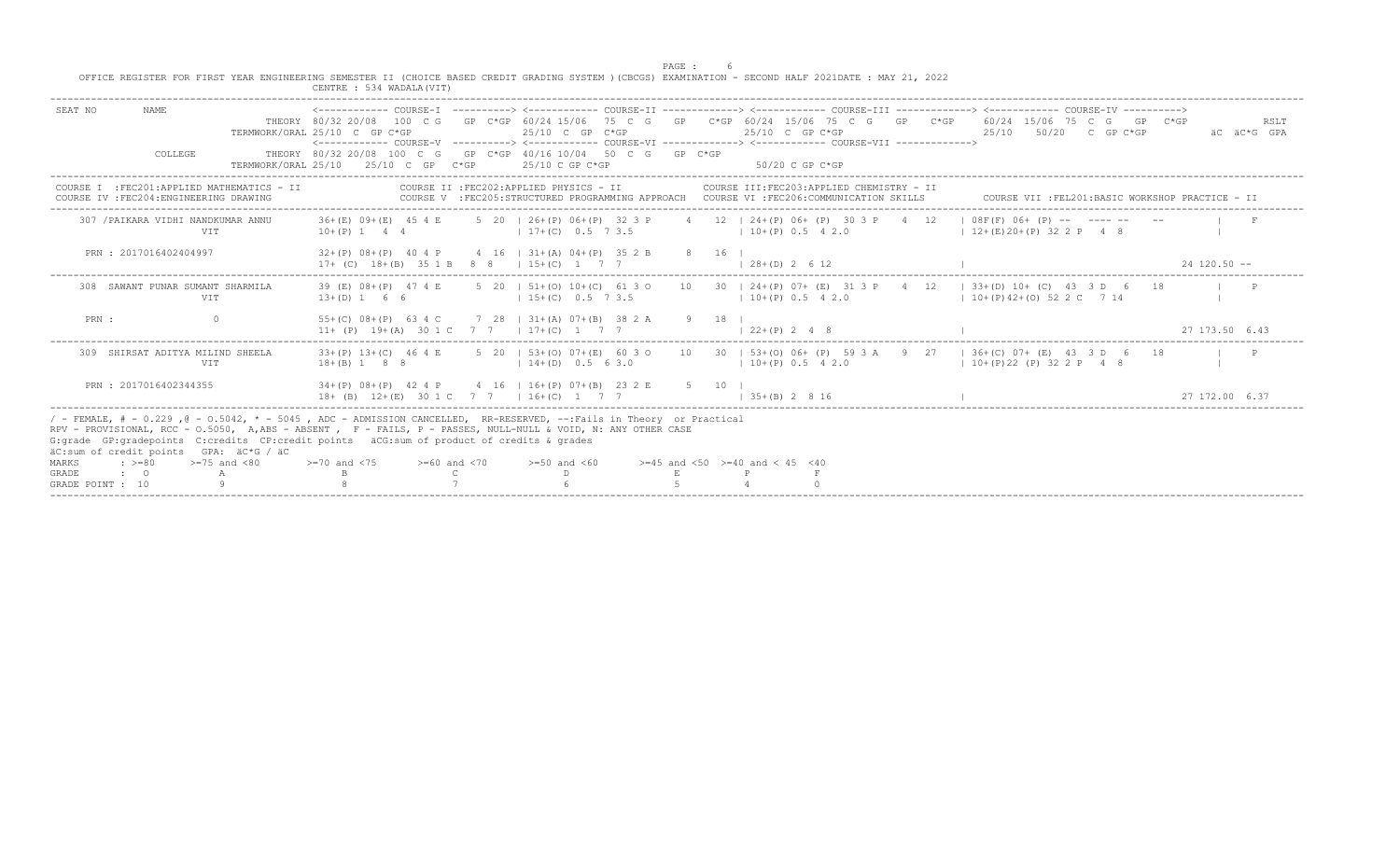|                                                                                                                                                                                                                                                                                                                                                                                 | CENTRE : 561 PANVEL (PIITE)                  |                                                                                    | PAGE :<br>OFFICE REGISTER FOR FIRST YEAR ENGINEERING SEMESTER II (CHOICE BASED CREDIT GRADING SYSTEM ) (CBCGS) EXAMINATION - SECOND HALF 2021DATE : MAY 21, 2022                                                                                                                                                                                                                                                   |                                                               |
|---------------------------------------------------------------------------------------------------------------------------------------------------------------------------------------------------------------------------------------------------------------------------------------------------------------------------------------------------------------------------------|----------------------------------------------|------------------------------------------------------------------------------------|--------------------------------------------------------------------------------------------------------------------------------------------------------------------------------------------------------------------------------------------------------------------------------------------------------------------------------------------------------------------------------------------------------------------|---------------------------------------------------------------|
| NAME<br>SEAT NO                                                                                                                                                                                                                                                                                                                                                                 | TERMWORK/ORAL 25/10 C GP C*GP                | $25/10$ C GP C*GP                                                                  | <------------ COURSE-I ----------> <----------- COURSE-II -------------> <----------- COURSE-III ------------> <----------> COURSE-IV ----------><br>THEORY 80/32 20/08 100 C G GP C*GP 60/24 15/06 75 C G GP C*GP 60/24 15/06 75 C G GP C*GP 60/24 15/06 75 C G GP C*GP<br>$25/10$ C GP C*GP<br><------------ COURSE-V ----------> <------------ COURSE-VI -------------> <------------ COURSE-VII -------------> | RSLT<br>25/10 50/20 C GP C*GP<br>äC äC*G GPA                  |
| COLLEGE                                                                                                                                                                                                                                                                                                                                                                         | TERMWORK/ORAI. 25/10 25/10 C GP C*GP         | THEORY 80/32 20/08 100 C G GP C*GP 40/16 10/04 50 C G GP C*GP<br>$25/10$ C GP C*GP | $50/20$ C GP C*GP                                                                                                                                                                                                                                                                                                                                                                                                  |                                                               |
| COURSE I : FEC201:APPLIED MATHEMATICS - II<br>COURSE IV : FEC204: ENGINEERING DRAWING                                                                                                                                                                                                                                                                                           |                                              | COURSE II : FEC202: APPLIED PHYSICS - II                                           | COURSE III: FEC203: APPLIED CHEMISTRY - II<br>COURSE V : FEC205: STRUCTURED PROGRAMMING APPROACH COURSE VI : FEC206: COMMUNICATION SKILLS                                                                                                                                                                                                                                                                          | COURSE VII : FEL201: BASIC WORKSHOP PRACTICE - II             |
| 310 NARVEKAR AAVISHKAR SUDHIR ASMITA<br>PIITE                                                                                                                                                                                                                                                                                                                                   | $22+(0)$ 1 10 10                             | $19+(A)$ 0.5 9 4.5                                                                 | 32+(P) 08E(P) 40 4 P 4 16   41+(C) 09+(C) 50 3 C 7 21   24+(P) 13+ (0) 37 3 E 5 15<br>$11+(P)$ 0.5 4 2.0                                                                                                                                                                                                                                                                                                           | $1\ 43+(B)\ 06+(P)\ 49\ 3C\ 7\ 21$<br>$11+(P)23+(E)342E$ 5 10 |
| PRN : 2016016402379772                                                                                                                                                                                                                                                                                                                                                          | $15+$ (C) A (F) -- --                        | 54+(C) 10+(D) 64 4 C 7 28   26+(C) 06+(C) 32 2 C<br>$--- --- --- 14+ (D) 1 6 6$    | 7 14 1<br>$1, 22E(P)$ , 2, 4, 8                                                                                                                                                                                                                                                                                                                                                                                    | $26$ 155.50 $-$                                               |
| 311 PATIL HIMANSHU SUNIL RAJSHRI<br>PIITE                                                                                                                                                                                                                                                                                                                                       | $16+(C)$ 1 7 7                               | 32E(P) 10+(D) 42 4 P 4 16   29+(E) 09+(C) 38 3 D<br>$10+(P)$ 0.5 4 2.0             | 6 18   43+(B) 06+ (P) 49 3 C 7 21   10F(F) 07+ (E) -- ---- -- --<br>$14+(D) 0.5 6 3.0$                                                                                                                                                                                                                                                                                                                             | $1.14E(D)22+(P)362E$ 5 10                                     |
| PRN : 2017016402270332                                                                                                                                                                                                                                                                                                                                                          | $14+$ (D) $10+(P)$ 24 1 E 5 5   14+(D) 1 6 6 | $51+(C)$ $10+(D)$ 61 4 C 7 28   17+(P) 06+(C) 23 2 E                               | $5 \t10 \t1$<br>121E(P) 2 4 8                                                                                                                                                                                                                                                                                                                                                                                      | $24$ 134 00 $-$                                               |
| 312 POOJARY ANVIT ARUN SUNITA<br>PIITE                                                                                                                                                                                                                                                                                                                                          | $22+(0)$ 1 10 10                             | $13+(D) 0.5 63.0$                                                                  | 32+(P) 08+(P) 40 4 P 4 16   24+(P) 06+(P) 30 3 P 4 12   24+(P) 08+ (D) 32 3 P 4 12   30 (D) 09+ (C) 39 3 D 6 18<br>$19+(A) 0.5 94.5$                                                                                                                                                                                                                                                                               | $1.18+(B)25+(D)$ 43 2 D 6 12                                  |
| PRN :                                                                                                                                                                                                                                                                                                                                                                           | 20+ (0) 17+(C) 37 1 B 8 8   20+(0) 1 10 10   | $35+(P)$ 09+(E) 44 4 P 4 16   21+(D) 05+(D) 26 2 D                                 | 6 12 1<br>$1 \t34 + (C) \t2 \t7 \t14$                                                                                                                                                                                                                                                                                                                                                                              | 27 147.50 5.46                                                |
| / - FEMALE, # - 0.229, @ - 0.5042, * - 5045, ADC - ADMISSION CANCELLED, RR-RESERVED, --:Fails in Theory or Practical<br>RPV - PROVISIONAL, RCC - 0.5050, A,ABS - ABSENT , F - FAILS, P - PASSES, NULL-NULL & VOID, N: ANY OTHER CASE<br>G: qrade GP: qradepoints C: credits CP: credit points äCG: sum of product of credits & qrades<br>äC:sum of credit points GPA: äC*G / äC |                                              |                                                                                    |                                                                                                                                                                                                                                                                                                                                                                                                                    |                                                               |
| $\cdot$ >=80<br>$>=75$ and $< 80$<br>MARKS<br>GRADE<br>$\cdot$ 0<br>A<br>GRADE POINT : 10                                                                                                                                                                                                                                                                                       | $>=60$ and $< 70$<br>$>=70$ and $<75$<br>B   | $>=50$ and $<60$                                                                   | $>=45$ and $<50$ $>=40$ and $< 45$ $<40$                                                                                                                                                                                                                                                                                                                                                                           |                                                               |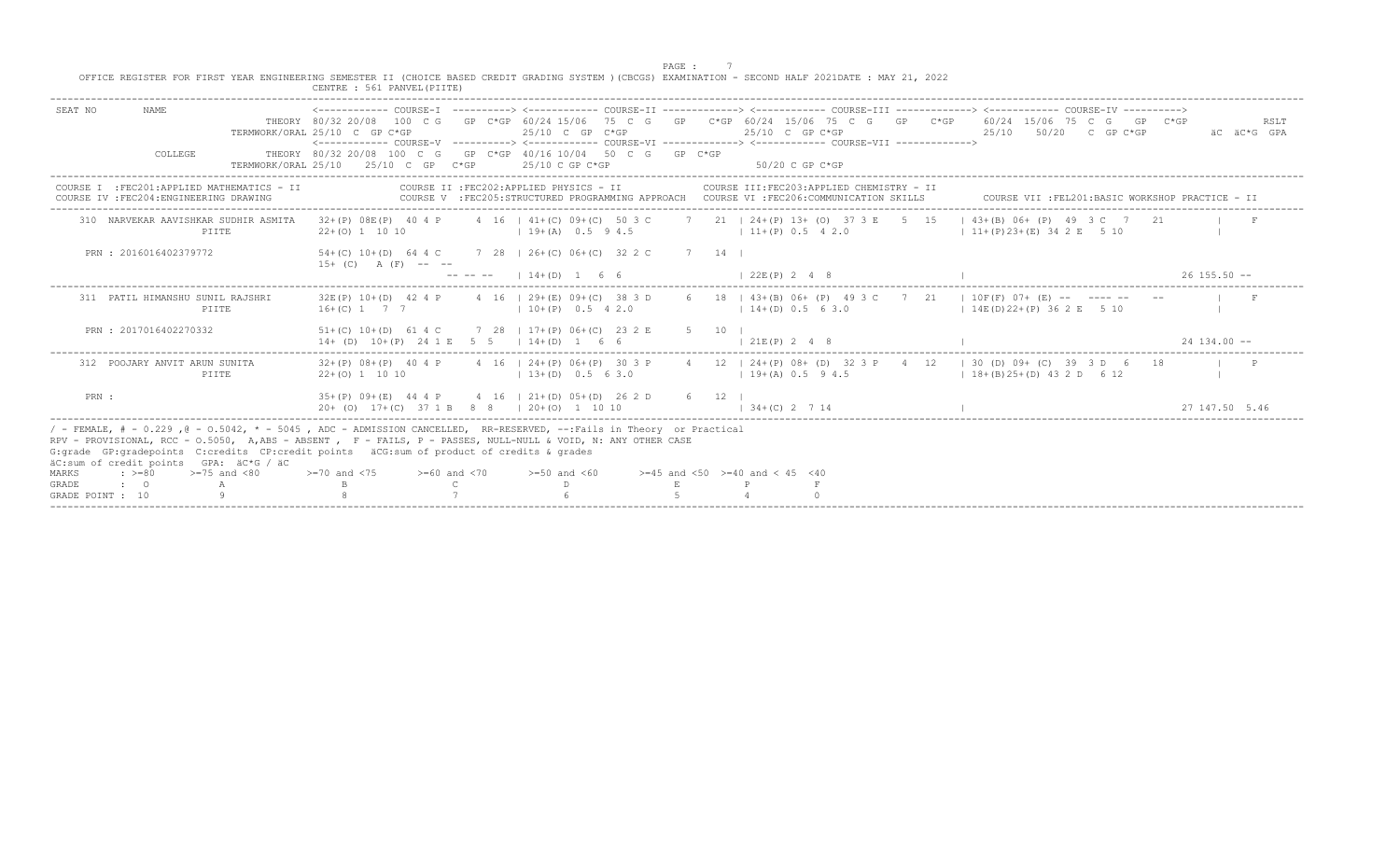|                                           |                                         | OFFICE REGISTER FOR FIRST YEAR ENGINEERING SEMESTER II (CHOICE BASED CREDIT GRADING SYSTEM ) (CBCGS) EXAMINATION - SECOND HALF 2021DATE : MAY 21, 2022                                                                                                                                                                                                                          | CENTRE : 802 PALGHAR (THEEM)                                                                                                                                                                                                                                               |  |                                                                                                                                     | PAGE : |        |                                          |                                            |  |                                     |                                                   |                 |                     |
|-------------------------------------------|-----------------------------------------|---------------------------------------------------------------------------------------------------------------------------------------------------------------------------------------------------------------------------------------------------------------------------------------------------------------------------------------------------------------------------------|----------------------------------------------------------------------------------------------------------------------------------------------------------------------------------------------------------------------------------------------------------------------------|--|-------------------------------------------------------------------------------------------------------------------------------------|--------|--------|------------------------------------------|--------------------------------------------|--|-------------------------------------|---------------------------------------------------|-----------------|---------------------|
| SEAT NO                                   | NAME.                                   |                                                                                                                                                                                                                                                                                                                                                                                 | THEORY 80/32 20/08 100 C G GP C*GP 60/24 15/06 75 C G GP C*GP 60/24 15/06 75 C G GP C*GP 60/24 15/06 75 C G GP C*GP<br>TERMWORK/ORAL 25/10 C GP C*GP<br><------------- COURSE-V ----------> <------------ COURSE-VI -------------> <------------ COURSE-VII -------------> |  | $25/10$ C GP C*GP                                                                                                                   |        |        | 25/10 C GP C*GP                          |                                            |  |                                     | 25/10 50/20 C GP C*GP                             |                 | RSLT<br>AC AC*G GPA |
|                                           | COLLEGE                                 |                                                                                                                                                                                                                                                                                                                                                                                 | THEORY 80/32 20/08 100 C G GP C*GP 40/16 10/04 50 C G GP C*GP<br>TERMWORK/ORAL $25/10$ $25/10$ C GP $C*GP$ $25/10$ C GP $C*GP$                                                                                                                                             |  |                                                                                                                                     |        |        | 50/20 C GP C*GP                          |                                            |  |                                     |                                                   |                 |                     |
|                                           | COURSE IV : FEC204: ENGINEERING DRAWING | COURSE I : FEC201: APPLIED MATHEMATICS - II                                                                                                                                                                                                                                                                                                                                     |                                                                                                                                                                                                                                                                            |  | COURSE II : FEC202: APPLIED PHYSICS - II<br>COURSE V :FEC205:STRUCTURED PROGRAMMING APPROACH COURSE VI :FEC206:COMMUNICATION SKILLS |        |        |                                          | COURSE III: FEC203: APPLIED CHEMISTRY - II |  |                                     | COURSE VII : FEL201: BASIC WORKSHOP PRACTICE - II |                 |                     |
| <b>TSA</b>                                |                                         | 313 KHAN TAJUDDIN SHAHBUDDIN NAJBUNN<br>THEEM                                                                                                                                                                                                                                                                                                                                   | 32+(P) 09+(E) 41 4 P 4 16   A(F) 11+(B) -- ---- -- --   25+(P) 06+ (P) 31 3 P 4 12   31+(D) 08+ (D) 39 3 D 6 18<br>$18+(B)$ 1 8 8                                                                                                                                          |  | $18 + (B) 0.5 8 4.0$                                                                                                                |        |        | $19+(A)$ 0.5 9 4.5                       |                                            |  | $1\,5+(C)\,37+(B)\,52\,2\,C\,7\,14$ |                                                   |                 |                     |
| PRN :                                     |                                         |                                                                                                                                                                                                                                                                                                                                                                                 | 43E(D) 08+(P) 51 4 D 6 24   16+(P) 07+(B) 23 2 E<br>$19+ (A)$ $17+(C)$ 36 1 B 8 8 $\mid$ 22+(0) 1 10 10                                                                                                                                                                    |  |                                                                                                                                     |        | 5 10 1 | $1 \t35+(R) \t2 \t8 \t16$                |                                            |  |                                     |                                                   | $24, 144, 50 -$ |                     |
|                                           | 314 / SINGH AISHWARYA JITENDRA NITU     | THEEM                                                                                                                                                                                                                                                                                                                                                                           | 33 (P) 08+(P) 41 4 P 4 16   33+(D) 07+(E) 40 3 D 6 18   25+(P) 06+ (P) 31 3 P 4 12   28 (E) 06+ (P) 34 3 E 5 15<br>$19 + (A) 1 9 9$                                                                                                                                        |  | $19+(A)$ 0.5 9 4.5                                                                                                                  |        |        | $(20+(0) 0.5 10 5.0)$                    |                                            |  | $16+(C)27+(D)432D+612$              |                                                   |                 |                     |
| PRN :                                     |                                         |                                                                                                                                                                                                                                                                                                                                                                                 | $32+(P)$ 14+(B) 46 4 E 5 20   21+(D) 07+(B) 28 2 D<br>22+ (0) 20+(0) 42 1 0 10 10   22+(0) 1 10 10                                                                                                                                                                         |  |                                                                                                                                     |        | 6 12 1 | $(40+ (0) 2 10 20$                       |                                            |  |                                     |                                                   | 27 163.50 6.06  |                     |
|                                           |                                         | / - FEMALE, # - 0.229, @ - 0.5042, * - 5045, ADC - ADMISSION CANCELLED, RR-RESERVED, --:Fails in Theory or Practical<br>RPV - PROVISIONAL, RCC - 0.5050, A,ABS - ABSENT , F - FAILS, P - PASSES, NULL-NULL & VOID, N: ANY OTHER CASE<br>G: grade GP: gradepoints C: credits CP: credit points äCG: sum of product of credits & grades<br>äC:sum of credit points GPA: äC*G / äC |                                                                                                                                                                                                                                                                            |  |                                                                                                                                     |        |        |                                          |                                            |  |                                     |                                                   |                 |                     |
| MARKS<br><b>GRADE</b><br>GRADE POINT : 10 | $\cdot$ >=80<br>$\cdot$ 0 A             | $>=75$ and $< 80$                                                                                                                                                                                                                                                                                                                                                               | $>=70$ and $<75$ $>=60$ and $<70$                                                                                                                                                                                                                                          |  | $>=50$ and $<60$                                                                                                                    |        |        | $>=45$ and $<50$ $>=40$ and $< 45$ $<40$ |                                            |  |                                     |                                                   |                 |                     |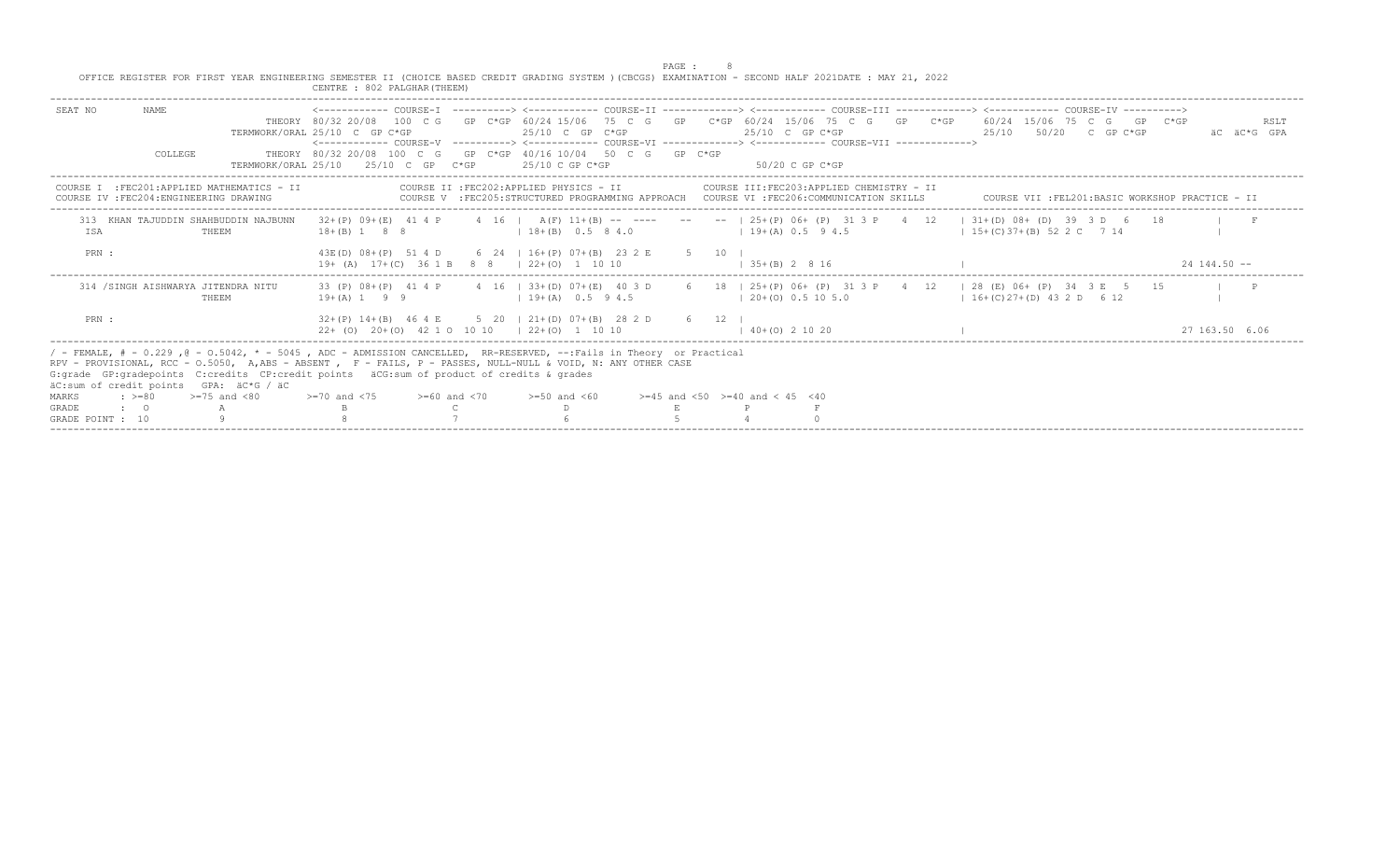|                  | OFFICE REGISTER FOR FIRST YEAR ENGINEERING SEMESTER II (CHOICE BASED CREDIT GRADING SYSTEM ) (CBCGS) EXAMINATION - SECOND HALF 2021DATE : MAY 21, 2022                                                                                                                                                                                                                                                                                                                                       |          | CENTRE : 822 KHALAPUR (PILLAI)                                                                                                                                                                                                                                                                                                                                                    |                                          |                    | PAGE : |                                          |                                                                                                                                         |  |                                 |  |                                                   |                     |
|------------------|----------------------------------------------------------------------------------------------------------------------------------------------------------------------------------------------------------------------------------------------------------------------------------------------------------------------------------------------------------------------------------------------------------------------------------------------------------------------------------------------|----------|-----------------------------------------------------------------------------------------------------------------------------------------------------------------------------------------------------------------------------------------------------------------------------------------------------------------------------------------------------------------------------------|------------------------------------------|--------------------|--------|------------------------------------------|-----------------------------------------------------------------------------------------------------------------------------------------|--|---------------------------------|--|---------------------------------------------------|---------------------|
| SEAT NO          | NAME.<br>COLLEGE                                                                                                                                                                                                                                                                                                                                                                                                                                                                             |          | __________________________________<br>THEORY 80/32 20/08 100 C G GP C*GP 60/24 15/06 75 C G GP C*GP 60/24 15/06 75 C G GP C*GP 60/24 15/06 75 C G GP C*GP<br>TERMWORK/ORAL 25/10 C GP C*GP<br><------------- COURSE-V ----------> <------------ COURSE-VI -------------> <------------ COURSE-VII -------------><br>THEORY 80/32 20/08 100 C G GP C*GP 40/16 10/04 50 C G GP C*GP |                                          | $25/10$ C GP C*GP  |        | 25/10 C GP C*GP                          |                                                                                                                                         |  | 25/10 50/20 C GP C*GP           |  |                                                   | RSLT<br>AC AC*G GPA |
|                  | COURSE I : FEC201: APPLIED MATHEMATICS - II<br>COURSE IV : FEC204: ENGINEERING DRAWING                                                                                                                                                                                                                                                                                                                                                                                                       |          | TERMWORK/ORAL 25/10 $25/10$ C GP C*GP $25/10$ C GP C*GP                                                                                                                                                                                                                                                                                                                           | COURSE II : FEC202: APPLIED PHYSICS - II |                    |        | 50/20 C GP C*GP                          | COURSE III:FEC203:APPLIED CHEMISTRY - II<br>COURSE V : FEC205: STRUCTURED PROGRAMMING APPROACH COURSE VI : FEC206: COMMUNICATION SKILLS |  |                                 |  | COURSE VII : FEL201: BASIC WORKSHOP PRACTICE - II |                     |
| LAXMI            | 315 MAILARAM ANVESH RAJESHWAR BHAGYA                                                                                                                                                                                                                                                                                                                                                                                                                                                         | PILLAI'S | 33 (P) 08+(P) 41 4 P 4 16   24 (P) 06+(P) 30 3 P 4 12   26 (P) 07+ (E) 33 3 P 4 12   24 (P) 06+ (P) 30 3 P 4 12<br>$15+(C)$ 1 7 7                                                                                                                                                                                                                                                 | $15+(C)$ 0.5 7 3.5                       |                    |        | $18+(B)$ 0.5 8 4.0                       |                                                                                                                                         |  | $16 + (C) 20 + (P) 36 2 E 5 10$ |  |                                                   |                     |
|                  | PRN: 2016016402173796                                                                                                                                                                                                                                                                                                                                                                                                                                                                        |          | $34+(P)$ 18+(0) 52 4 D 6 24   16+(P) 05+(D) 21 2 P 4 8  <br>$22+$ (0) $21+(0)$ 43 1 0 10 10   20+(0) 1 10 10                                                                                                                                                                                                                                                                      |                                          |                    |        | $(37 + (B) 2 8 16)$                      |                                                                                                                                         |  |                                 |  | 27 144.50 5.35                                    |                     |
|                  | 316 /SHUKLA SUPRIYA ASHOK SARITHA                                                                                                                                                                                                                                                                                                                                                                                                                                                            | PILLAI'S | 61+(A) 08+(P) 69 4 C 7 28   24+(P) 06+(P) 30 3 P 4 12   24+(P) 06+ (P) 30 3 P 4 12   25 (P) 06+ (P) 31 3 P 4 12<br>$17+(C)$ 1 7 7                                                                                                                                                                                                                                                 |                                          | $15+(C)$ 0.5 7 3.5 |        |                                          | $16+(C)$ 0.5 7 3.5 $14+(D)$ 25+(D) 39 2 D 6 12                                                                                          |  |                                 |  |                                                   |                     |
|                  | PRN: 2017016402857284                                                                                                                                                                                                                                                                                                                                                                                                                                                                        |          | $32+(P)$ 08+(P) 40 4 P 4 16   22+(D) 08+(O) 30 2 C 7 14  <br>$17+$ (C) $18+(B)$ 35 1 B 8 8   21+(0) 1 10 10                                                                                                                                                                                                                                                                       |                                          |                    |        | $(40+ (0) 2 10 20)$                      |                                                                                                                                         |  |                                 |  | 27 158.00 5.85                                    |                     |
| MARKS<br>GRADE   | / - FEMALE, # - 0.229, @ - 0.5042, * - 5045, ADC - ADMISSION CANCELLED, RR-RESERVED, --:Fails in Theory or Practical<br>RPV - PROVISIONAL, RCC - 0.5050, A,ABS - ABSENT , F - FAILS, P - PASSES, NULL-NULL & VOID, N: ANY OTHER CASE<br>G: grade GP: gradepoints C: credits CP: credit points äCG: sum of product of credits & grades<br>äC:sum of credit points GPA: äC*G / äC<br>$>=75$ and $< 80$<br>$\div$ >=80<br>$\bullet$ $\bullet$ $\bullet$ $\bullet$ $\bullet$ $\bullet$ $\bullet$ |          | $>=70$ and $<75$ $>=60$ and $<70$ $>=50$ and $<60$                                                                                                                                                                                                                                                                                                                                |                                          |                    |        | $>=45$ and $<50$ $>=40$ and $< 45$ $<40$ |                                                                                                                                         |  |                                 |  |                                                   |                     |
| GRADE POINT : 10 |                                                                                                                                                                                                                                                                                                                                                                                                                                                                                              |          |                                                                                                                                                                                                                                                                                                                                                                                   |                                          |                    |        |                                          |                                                                                                                                         |  |                                 |  |                                                   |                     |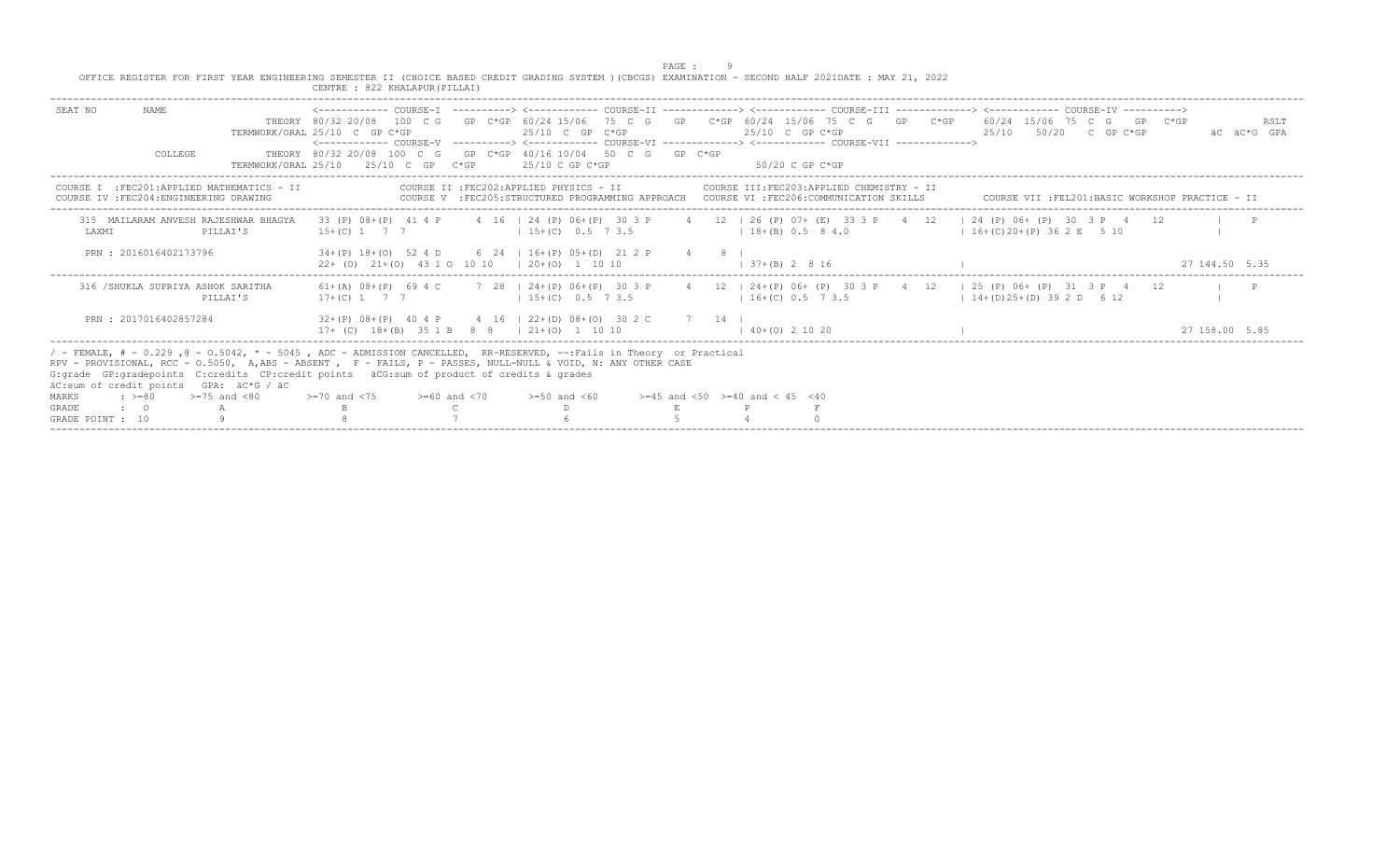PAGE : 10<br>OFFICE REGISTER FOR FIRST YEAR ENGINEERING SEMESTER II (CHOICE BASED CREDIT GRADING SYSTEM )(CBCGS) EXAMINATION - SECOND HALF 2021DATE : MAY 21, 2022<br>CENTRE : 857 DILKAP

|                  |                          |                                                                                                                                                                                                                                                                                                                                                                                | CENIKE : 0J/ DILAN                                                                                                                                                                                                                                                                                                                         |  |                                                                                                                                     |  |                                              |                                          |  |                       |                                                 |  |                     |
|------------------|--------------------------|--------------------------------------------------------------------------------------------------------------------------------------------------------------------------------------------------------------------------------------------------------------------------------------------------------------------------------------------------------------------------------|--------------------------------------------------------------------------------------------------------------------------------------------------------------------------------------------------------------------------------------------------------------------------------------------------------------------------------------------|--|-------------------------------------------------------------------------------------------------------------------------------------|--|----------------------------------------------|------------------------------------------|--|-----------------------|-------------------------------------------------|--|---------------------|
| SEAT NO          | NAME.<br>COLLEGE         |                                                                                                                                                                                                                                                                                                                                                                                | THEORY 80/32 20/08 100 C G GP C*GP 60/24 15/06 75 C G GP C*GP 60/24 15/06 75 C G GP C*GP 60/24 15/06 75 C G GP C*GP<br>TERMWORK/ORAL 25/10 C GP C*GP<br><------------ COURSE-V ----------> <------------ COURSE-VI -------------> <------------ COURSE-VII -------------><br>THEORY 80/32 20/08 100 C G GP C*GP 40/16 10/04 50 C G GP C*GP |  | $25/10$ C GP C*GP                                                                                                                   |  | $25/10$ C GP C*GP                            |                                          |  |                       | 25/10 50/20 C GP C*GP                           |  | RSLT<br>AC AC*G GPA |
|                  |                          |                                                                                                                                                                                                                                                                                                                                                                                | TERMWORK/ORAL 25/10 $25/10$ C GP C*GP $25/10$ C GP C*GP                                                                                                                                                                                                                                                                                    |  |                                                                                                                                     |  | - 50/20 C GP C*GP                            |                                          |  |                       |                                                 |  |                     |
| COURSE.          |                          | :FEC201:APPLIED MATHEMATICS - II<br>COURSE IV : FEC204: ENGINEERING DRAWING                                                                                                                                                                                                                                                                                                    |                                                                                                                                                                                                                                                                                                                                            |  | COURSE II : FEC202: APPLIED PHYSICS - II<br>COURSE V :FEC205:STRUCTURED PROGRAMMING APPROACH COURSE VI :FEC206:COMMUNICATION SKILLS |  |                                              | COURSE III:FEC203:APPLIED CHEMISTRY - II |  |                       | COURSE VII :FEL201:BASIC WORKSHOP PRACTICE - II |  |                     |
|                  |                          | 317 FULWANE SANKET SHRIKANT SUNITA<br>DILKAP                                                                                                                                                                                                                                                                                                                                   | 32+(P) 08+(P) 40 4 P 4 16   29+(E) 06+(P) 35 3 E 5 15   28+(E) 07+ (E) 35 3 E 5 15   43 (B) 08+ (D) 51 3 C 7 21<br>$10+(P)$ 1 4 4                                                                                                                                                                                                          |  | $13+(D)$ 0.5 6 3.0                                                                                                                  |  | $17+(C)$ 0.5 7 3.5                           |                                          |  | $17+(C)30+(C)472C714$ |                                                 |  |                     |
|                  | PRN: 2016016400644825    |                                                                                                                                                                                                                                                                                                                                                                                | 65 (0) 10 + (D) 75 4 A 9 36   17 + (P) 06 + (C) 23 2 E 5 10  <br>18+ (B) 13+(D) 31 1 C 7 7   18+(B) 1 8 8                                                                                                                                                                                                                                  |  |                                                                                                                                     |  | $42+(0)$ 2 10 20                             |                                          |  |                       |                                                 |  |                     |
|                  |                          | / - FEMALE, # - 0.229,0 - 0.5042, * - 5045, ADC - ADMISSION CANCELLED, RR-RESERVED, --:Fails in Theory or Practical<br>RPV - PROVISIONAL, RCC - 0.5050, A,ABS - ABSENT , F - FAILS, P - PASSES, NULL-NULL & VOID, N: ANY OTHER CASE<br>G: qrade GP: qradepoints C: credits CP: credit points äCG: sum of product of credits & qrades<br>äC:sum of credit points GPA: äC*G / äC |                                                                                                                                                                                                                                                                                                                                            |  |                                                                                                                                     |  |                                              |                                          |  |                       |                                                 |  |                     |
| MARKS            | $\div$ >=80 >=75 and <80 |                                                                                                                                                                                                                                                                                                                                                                                | $>=70$ and $<75$ $>=60$ and $<70$                                                                                                                                                                                                                                                                                                          |  | $>=50$ and $<60$                                                                                                                    |  | $>= 45$ and $< 50$ $>= 40$ and $< 45$ $< 40$ |                                          |  |                       |                                                 |  |                     |
| <b>GRADE</b>     | $\cdot$ $\cdot$ 0        |                                                                                                                                                                                                                                                                                                                                                                                |                                                                                                                                                                                                                                                                                                                                            |  |                                                                                                                                     |  |                                              |                                          |  |                       |                                                 |  |                     |
| GRADE POINT : 10 |                          |                                                                                                                                                                                                                                                                                                                                                                                |                                                                                                                                                                                                                                                                                                                                            |  |                                                                                                                                     |  |                                              |                                          |  |                       |                                                 |  |                     |
|                  |                          |                                                                                                                                                                                                                                                                                                                                                                                |                                                                                                                                                                                                                                                                                                                                            |  |                                                                                                                                     |  |                                              |                                          |  |                       |                                                 |  |                     |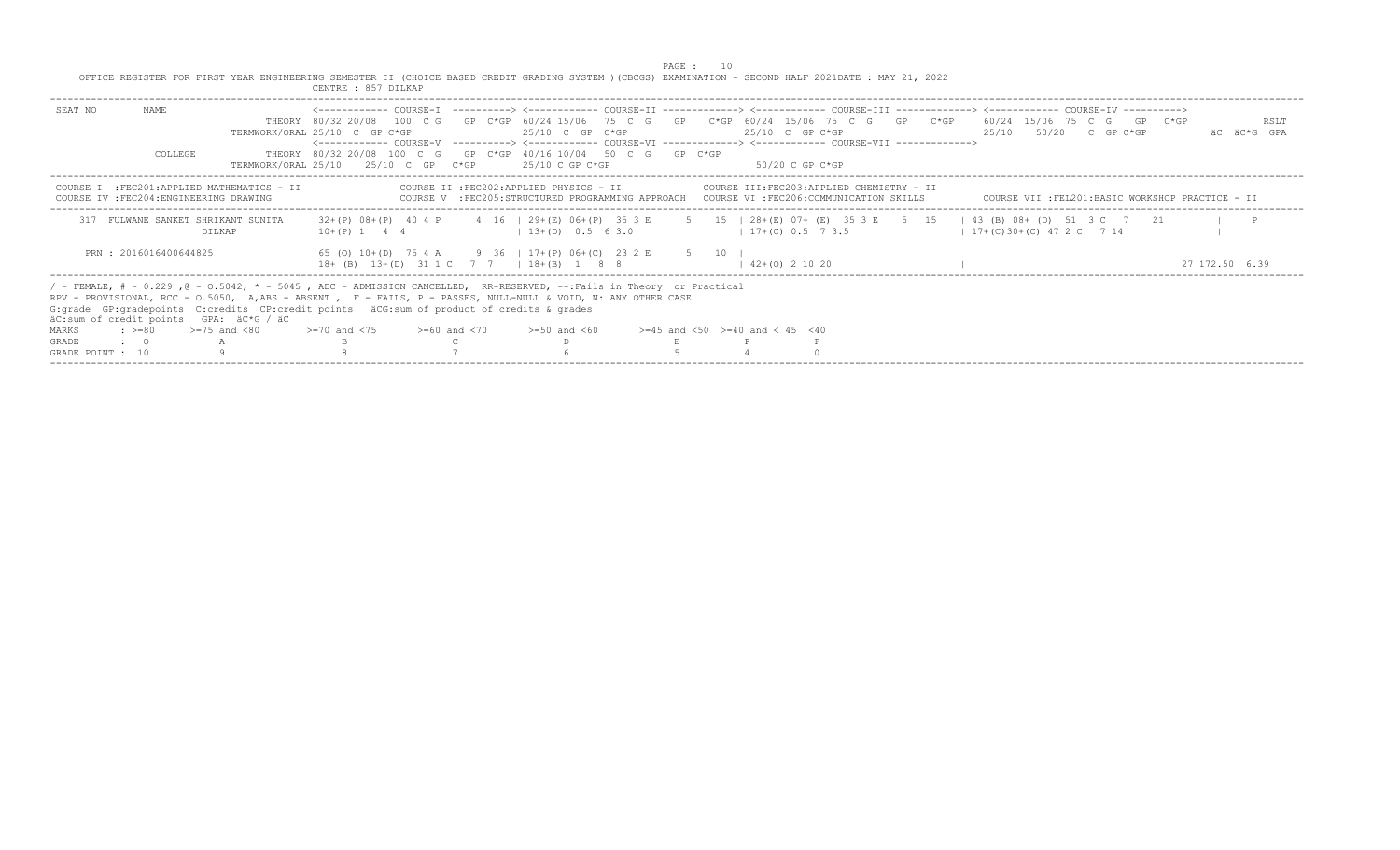|                  |                  |                                                                                                                                                                                                                                                                                                                                                                                 |                                                                                                                                       |  |                                                                                                             | PAGE : 11 |                                                                                                                                                                                                                                                                                     |  |                                                   |                       |                     |
|------------------|------------------|---------------------------------------------------------------------------------------------------------------------------------------------------------------------------------------------------------------------------------------------------------------------------------------------------------------------------------------------------------------------------------|---------------------------------------------------------------------------------------------------------------------------------------|--|-------------------------------------------------------------------------------------------------------------|-----------|-------------------------------------------------------------------------------------------------------------------------------------------------------------------------------------------------------------------------------------------------------------------------------------|--|---------------------------------------------------|-----------------------|---------------------|
|                  |                  | OFFICE REGISTER FOR FIRST YEAR ENGINEERING SEMESTER II (CHOICE BASED CREDIT GRADING SYSTEM )(CBCGS) EXAMINATION - SECOND HALF 2021DATE : MAY 21, 2022                                                                                                                                                                                                                           | CENTRE : 889 L.A. INSTT                                                                                                               |  |                                                                                                             |           |                                                                                                                                                                                                                                                                                     |  |                                                   |                       |                     |
| SEAT NO          | NAME.<br>COLLEGE |                                                                                                                                                                                                                                                                                                                                                                                 | TERMWORK/ORAL 25/10 C GP C*GP<br>THEORY 80/32 20/08 100 C G GP C*GP 40/16 10/04 50 C G GP C*GP<br>TERMWORK/ORAL 25/10 25/10 C GP C*GP |  | 25/10 C GP C*GP<br>25/10 C GP C*GP                                                                          |           | THEORY 80/32 20/08 100 C G GP C*GP 60/24 15/06 75 C G GP C*GP 60/24 15/06 75 C G GP C*GP 60/24 15/06 75 C G GP C*GP<br>$25/10$ C GP C*GP<br><------------ COURSE-V -----------> <------------ COURSE-VI -------------> <------------ COURSE-VII -------------><br>$50/20$ C GP C*GP |  |                                                   | 25/10 50/20 C GP C*GP | RSLT<br>AC AC*G GPA |
|                  |                  | COURSE I : FEC201: APPLIED MATHEMATICS - II<br>COURSE IV : FEC204: ENGINEERING DRAWING                                                                                                                                                                                                                                                                                          |                                                                                                                                       |  | COURSE II : FEC202: APPLIED PHYSICS - II                                                                    |           | COURSE III:FEC203:APPLIED CHEMISTRY - II<br>COURSE V :FEC205:STRUCTURED PROGRAMMING APPROACH COURSE VI :FEC206:COMMUNICATION SKILLS                                                                                                                                                 |  | COURSE VII : FEL201: BASIC WORKSHOP PRACTICE - II |                       |                     |
| ALA              |                  | 318 DESHMUKH NIKHIL MADANRAO SHAKUNT<br>BHARAT COL                                                                                                                                                                                                                                                                                                                              | $11+(P)$ 1 4 4                                                                                                                        |  | $10+(P)$ 0.5 4 2.0                                                                                          |           | 54+(C) 08+(P) 62 4 C 7 28   28+(E) 09+(C) 37 3 E 5 15   35+(D) 06+ (P) 41 3 D 6 18   29+(E) 08 (D) 37 3 E 5 15<br>$(20+ (0) 0.5 10 5.0)$                                                                                                                                            |  | $14+(D)25+(D)392D612$                             |                       | $\blacksquare$      |
| PRN :            |                  |                                                                                                                                                                                                                                                                                                                                                                                 |                                                                                                                                       |  | $32+(P)$ 08+(P) 40 4 P 4 16   20 (D) 07+(B) 27 2 D 6 12  <br>$11+$ (P) $13+(D)$ 24 1 E 5 5   22+(0) 1 10 10 |           | $1, 37 + (B)$ 2 8 16                                                                                                                                                                                                                                                                |  |                                                   |                       | 27 158.00 5.85      |
|                  |                  | / - FEMALE, # - 0.229, @ - 0.5042, * - 5045, ADC - ADMISSION CANCELLED, RR-RESERVED, --:Fails in Theory or Practical<br>RPV - PROVISIONAL, RCC - 0.5050, A,ABS - ABSENT , F - FAILS, P - PASSES, NULL-NULL & VOID, N: ANY OTHER CASE<br>G: qrade GP: qradepoints C: credits CP: credit points äCG: sum of product of credits & qrades<br>äC:sum of credit points GPA: äC*G / äC |                                                                                                                                       |  |                                                                                                             |           |                                                                                                                                                                                                                                                                                     |  |                                                   |                       |                     |
| MARKS            | $: z = 80$       | $>=75$ and $<80$                                                                                                                                                                                                                                                                                                                                                                | $>=70$ and $<75$ $>=60$ and $<70$                                                                                                     |  | $>=50$ and $<60$                                                                                            |           | $>=45$ and $<50$ $>=40$ and $< 45$ $<40$                                                                                                                                                                                                                                            |  |                                                   |                       |                     |
| <b>GRADE</b>     | $\cdot$ : 0      |                                                                                                                                                                                                                                                                                                                                                                                 |                                                                                                                                       |  |                                                                                                             |           |                                                                                                                                                                                                                                                                                     |  |                                                   |                       |                     |
| GRADE POINT : 10 |                  |                                                                                                                                                                                                                                                                                                                                                                                 |                                                                                                                                       |  |                                                                                                             |           |                                                                                                                                                                                                                                                                                     |  |                                                   |                       |                     |
|                  |                  |                                                                                                                                                                                                                                                                                                                                                                                 |                                                                                                                                       |  |                                                                                                             |           |                                                                                                                                                                                                                                                                                     |  |                                                   |                       |                     |